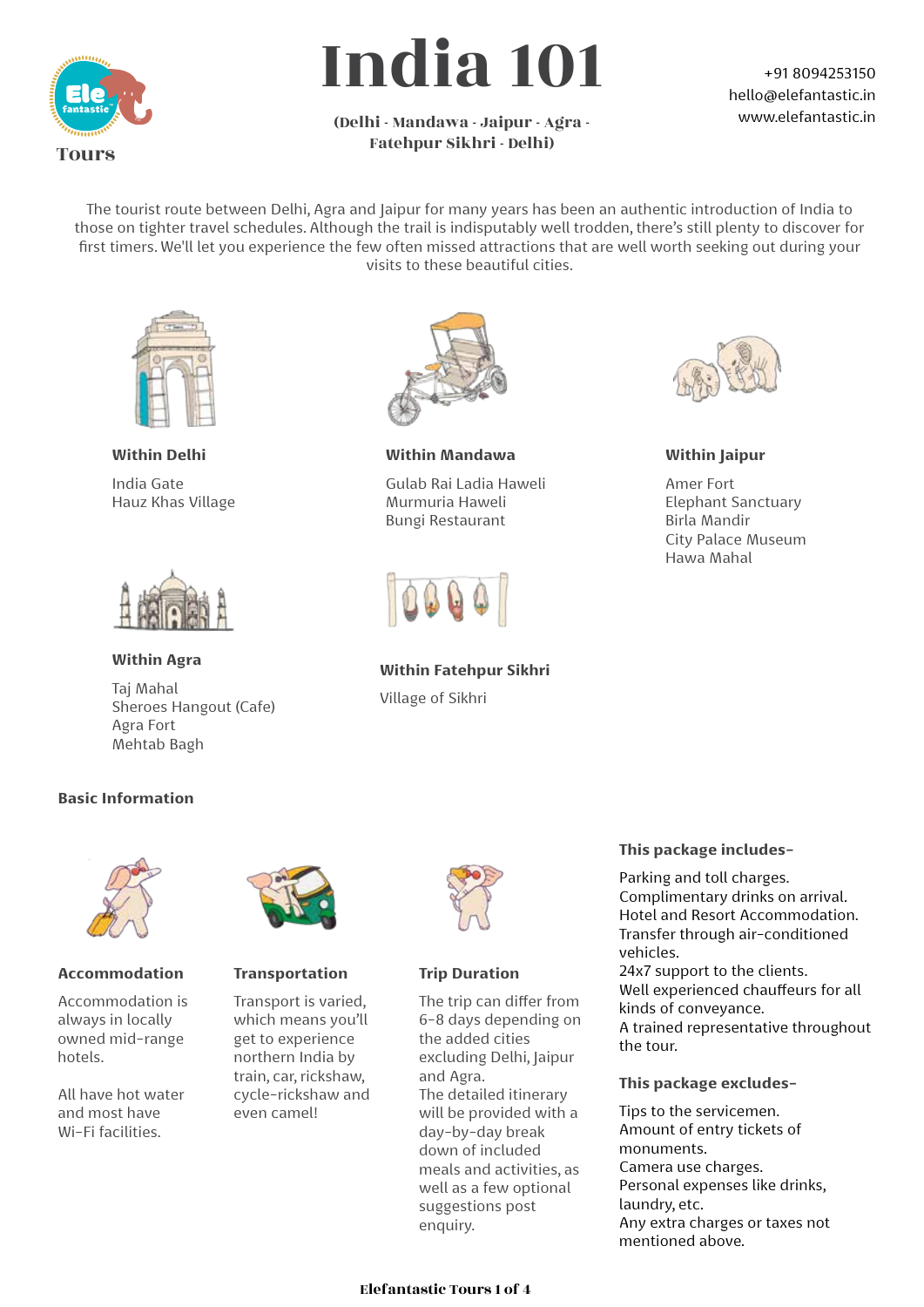

## Moving Northward

+91 8094253150 hello@elefantastic.in www.elefantastic.in

#### (delhi - mandawa - jaipur - agra - fatehpur sikhri - srinagar gulmarg - delhi)

Blessed with nature's bounty, rich cultural traditions and magnificent architecture, the northern states of Kashmir, Rajasthan and Delhi offer abundant diversity. Hemmed in by the mighty Himalayas in the north, the sandy desert to the west and the fertile Gangetic plains below, the region offers spectacular scenery, heritage sites, music, dance and food.



**Within Delhi** India Gate Hauz Khas Village



**Within Agra**

Taj Mahal Sheroes Hangout (Cafe) Agra Fort Mehtab Bagh



**Within Mandawa**

Gulab Rai Ladia Haweli Murmuria Haweli Bungi Restaurant



**Within Fatehpur Sikhri**  Village of Sikhri



**Within Jaipur** 

Amer Fort Elephant Sanctuary Birla Mandir City Palace Museum Hawa Mahal



**Within Kashmir**

House boat ride in Dal Lake, Srinagar Gondola cable car ride in Gulmarg



**Accommodation** 

Accommodation is always in locally owned mid-range hotels

All have hot water and most have Wi-Fi facilities.



#### **Transportation**

Transport is varied, which means you'll get to experience northern India by train, car, rickshaw, cycle-rickshaw and even camel!



#### **Trip Duration**

The trip can differ from 6-8 days depending on the added cities excluding Delhi, Jaipur and Agra. The detailed itinerary will be provided with a day-by-day break down of included meals and activities, as well as a few optional suggestions post enquiry.

#### **Basic Information This package includes-**

Parking and toll charges. Complimentary drinks on arrival. Hotel and Resort Accommodation. Transfer through air-conditioned vehicles.

24x7 support to the clients. Well experienced chauffeurs for all kinds of conveyance. A trained representative throughout the tour.

#### **This package excludes-**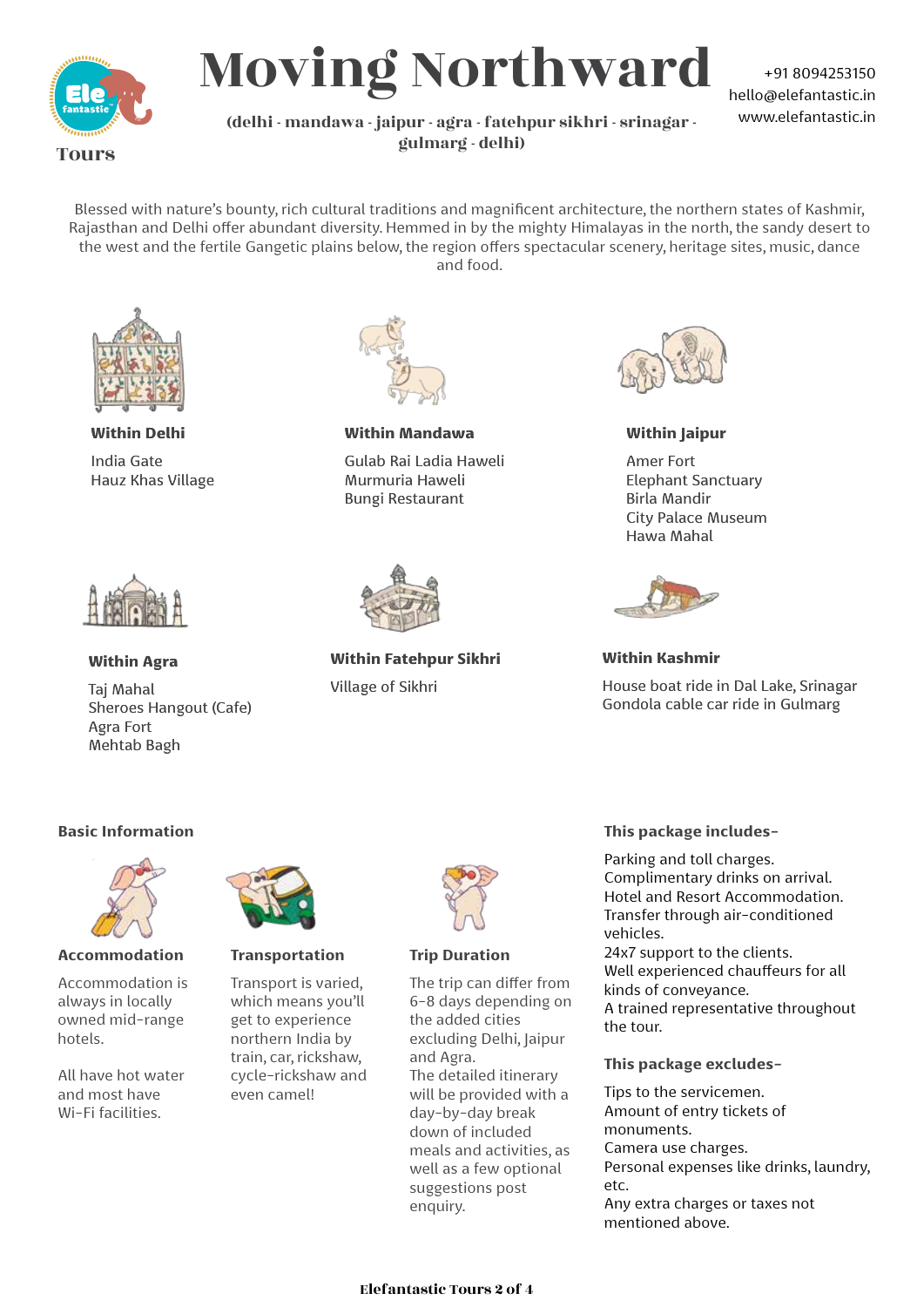

His Majesty's trail

+91 8094253150 hello@elefantastic.in www.elefantastic.in

(delhi – mandawa – bikaner – jaisalmer – jodhpur – ranakpur – udaipur – pushkar – jaipur – agra – delhi)

Here is a State which is about history and culture , monuments and colour, deserts and wildlife sanctuaries, delicacies and unforgettable attractions. If India is a unique destination in the world; Rajasthan is what adds the unique flavour to this country. We'll let you experience the friendly, amiable nature of the Rajasthanis while exploring the royal environment of a bygone era.



**Within Mandawa**

Gulab Rai Ladia Haweli Murmuria Haweli Bungi Restaurant

**Within Ranakpur**

Sanctuary

Ranakpur Jain Temple Kumbhalgarh Wildlife

**Within Delhi**

India Gate Hauz Khas Village



#### **Within Jodhpur**

Mehrangarh Fort Rao Jodha Desert Rock Park Umaid Bhawan Palace MV Spices

#### **Basic Information**



#### **Accommodation**

Accommodation is always in locally owned mid-range hotels

All have hot water and most have Wi-Fi facilities.



#### **Transportation**

Transport is varied, which means you'll get to experience northern India by train, car, rickshaw, cycle-rickshaw and even camel!



**Within Bikaner**

Junagarh Fort Camel Safari Pause Cafe Chotu Motu Joshi Sweet Shop



#### **Within Udaipur**

City Palace Lake Pichola Ahar, Udaipur's Royal Cremation Ground



**Within Jaisalmer**

Jaisalmer Fort Patwa-Ki-Haweli Desert boys Dhani Restaurant



**Within Pushkar**

Brahma Temple Ghats Saraswati Temple



#### **Accommodation**

The trip is a 14 day tour and would cover the major attractions in the mentioned cities. The detailed itinerary will be provided with a day-by-day break down of included meals and activities, as well as a few optional suggestions post enquiry.

#### **This package includes-**

Parking and toll charges. Complimentary drinks on arrival. Hotel and Resort Accommodation. Transfer through air-conditioned vehicles.

24x7 support to the clients. Well experienced chauffeurs for all kinds of conveyance. A trained representative throughout the tour.

**This package excludes-**